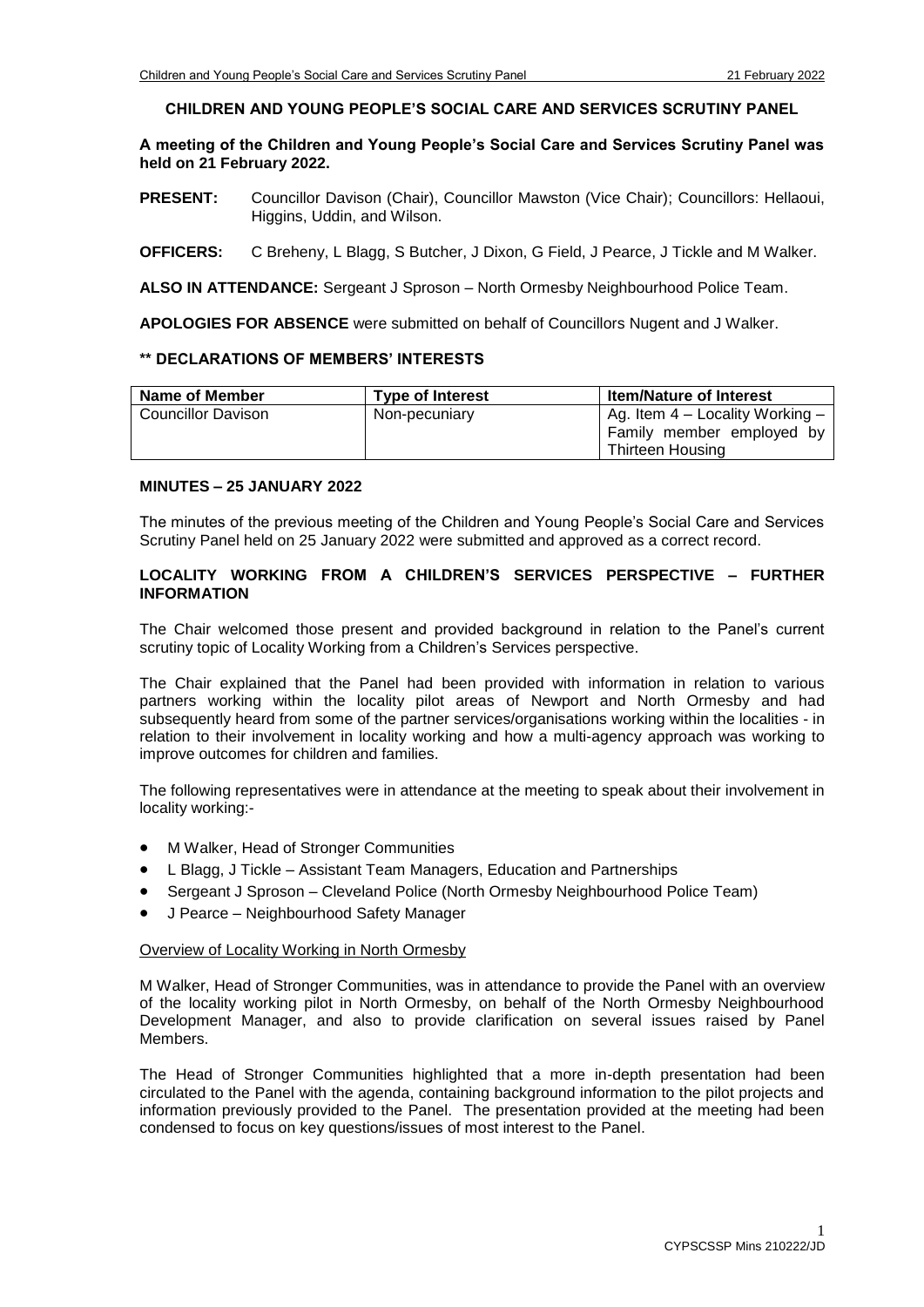Details of the governance structure for the standard locality working model were provided. It was noted that Strategic direction was provided by the Project Executive Board and Corporate Management Team made up of senior managers within the Council. A strategic Design and Implementation Group (DIG) was initially established until the projects were up and running and a Steering Group to monitor all locality Action Plans remained in place. The strategic direction fed into the operational direction and action planning via the Operational Locality Working meeting with Managers and Supervisors and the development of issue-based action plans within the locality teams. Finally, delivery and feedback was undertaken through the weekly or daily staff briefings with operational staff.

A list of some of the partners involved in both locality working pilots was provided and showed the wide range of Council Services and external partners working together in the localities, in addition to other bodies such as residents; schools; voluntary organisations; local businesses and faith groups.

The Panel was informed that each locality – North Ormesby and Newport – had nine Action Plans in place, with the aim being to improve life chances and life experiences.

One of those Action Plans was 'Better Outcomes for Children', with its key objectives being to create stronger families; increase educational attainment; reduce child sexual exploitation (CSE) and criminal exploitation and to reduce the numbers of children looked after.

It was highlighted that Children's Services staff had been in-situ virtually within the localities for some time, including dedicated Officers from Children's Social Care, Early Help and the Risk and Resilience teams. All attended weekly officer meetings and the Children and Families Working Group looking at key issues as they arose.

There were currently three Children's Care Social Workers allocated to North Ormesby and two Social Workers allocated to Newport. Staffing numbers were monitored, in terms of both Social Workers and Early Help Workers, to try to ensure there were sufficient numbers to deal with caseloads within both pilot areas.

All locality action plans had smart targets and actions were linked to the Performance Management Framework (PMF) indicators. These indicators were also used to monitor impact and progress.

The Children's Services Action Plan was led by a Senior Social Worker and was reviewed on a monthly basis. PMF indicators, whether negative or positive, were fed back to the Strategic group for further discussion/assistance and regular progress reports were produced for assurance purposes and for the Executive.

In terms of progress linked to locality working, the Panel was informed that public perception had improved within both localities. Surveys were carried out with residents in Newport and North Ormesby, initially in September 2020, with further surveys linked to indicators completed in March and September 2021. In relation to residents feeling safe, the results were as follows:-

| Newport                     | September 2020 | <b>March 2021</b> | September 2021 |
|-----------------------------|----------------|-------------------|----------------|
| Feeling safe during the day | 31.18%         | 35.49%            | 68.65%         |
| Feeling safe after dark     | 9.68%          | 12.9%             | 48.98%         |
| North Ormesby               |                |                   |                |
| Feeling safe during the day | 32.61%         | 51.51%            | 77.14%         |
| Feeling safe after dark     | 13.04%         | 21.21%            | 31.42%         |

The Panel had raised several questions in relation to locality working, including identifying the main differences between the projects in Newport and North Ormesby.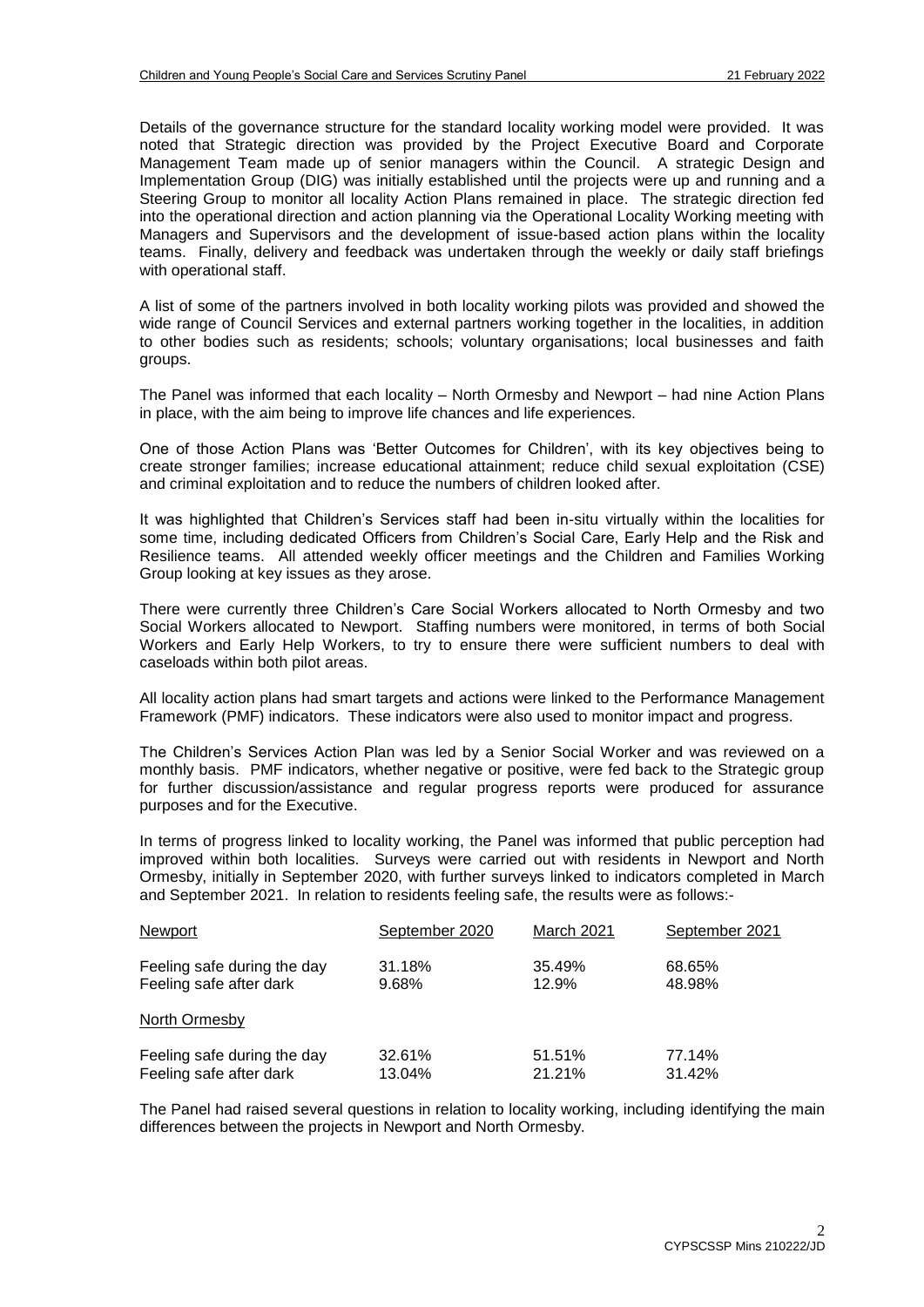It was explained that the programme sponsor was the Council's Chief Executive and during the process of establishing the locality working pilot he was keen to ensure that the pilot was not perceived as a Council project. Discussions were then held with Thirteen Housing and other Registered Social Landlords (RSLs) to ascertain whether there was any interest in partnering with the Council to deliver the pilot. Thirteen Housing agreed to partner the Council and to part fund both of the locality Neighbourhood Managers.

North Ormesby already had an existing Neighbourhood Manager in post which was funded 50/50 by Thirteen Housing and Middlesbrough Council, therefore, this post was incorporated into the pilot model for North Ormesby. The post holder in North Ormesby had a Thirteen Housing contract of employment.

In Newport, when recruitment was undertaken for a Neighbourhood Manager, the successful candidate was already employed by Middlesbrough Council, therefore, the post holder had a Middlesbrough Council contract of employment.

The Panel had also enquired as to the timescales for the evaluation of the locality pilots and the methodology that would be used to undertake the evaluation.

The Panel was informed that the pilot projects would be evaluated using a number of means including community surveys, data analysis and case studies. Community surveys showed that there had already been a significant improvement in perceptions of safety in both localities (as previously mentioned above) and also that more people were indicating they intended to stay in the area for longer. On that note, in 2021, house prices in North Ormesby experienced the fastest increase than anywhere else in Teesside with an increase of 51% on the previous year.

A report on the evaluation of the pilots was being prepared and it was anticipated that it would be submitted to the Executive in June 2022.

The Panel had asked whether there was any data available on how many people locality working was reaching in both localities.

It was explained that this was difficult to answer as the outcomes the pilots aimed to achieve may impact on people who did not necessarily engage with staff, for example, improvements in environmental standards – the 'flying squad' worked across the full ward and everyone living near an area that had been improved would feel the benefit of those improvements, however, there may be no direct interaction with some of those residents. This did not mean that they had not been impacted by locality working. The locality team aimed to positively impact everyone living within the wards in some way.

The locality team also engaged with residents and businesses across the whole ward in both localities, including schools, community groups, voluntary sector organisations and youth outreach. The teams conversed with local business owners on a regular basis to ensure they were listened to and that their concerns were included in the action planning process. Social Workers, Early Help teams and public health colleagues also formed part of the locality teams and numerous Covid vaccine pop ups had been held in both areas which was another example of reaching the community through locality working.

During discussion, the following issues were raised:-

 Reference was made to the Strategic oversight meetings giving strategic direction to the project and it was queried whether all of the partners attended those meetings. It was clarified that the strategic oversight meetings comprised of members of the executive management team (director level) within the Council. The wide range of partner services and organisations referred to during the presentation were well represented at the operational level meetings in both wards. As a result of Covid, meetings had been held virtually which enabled consistent communication with key partners. The Panel was reassured that such meetings were well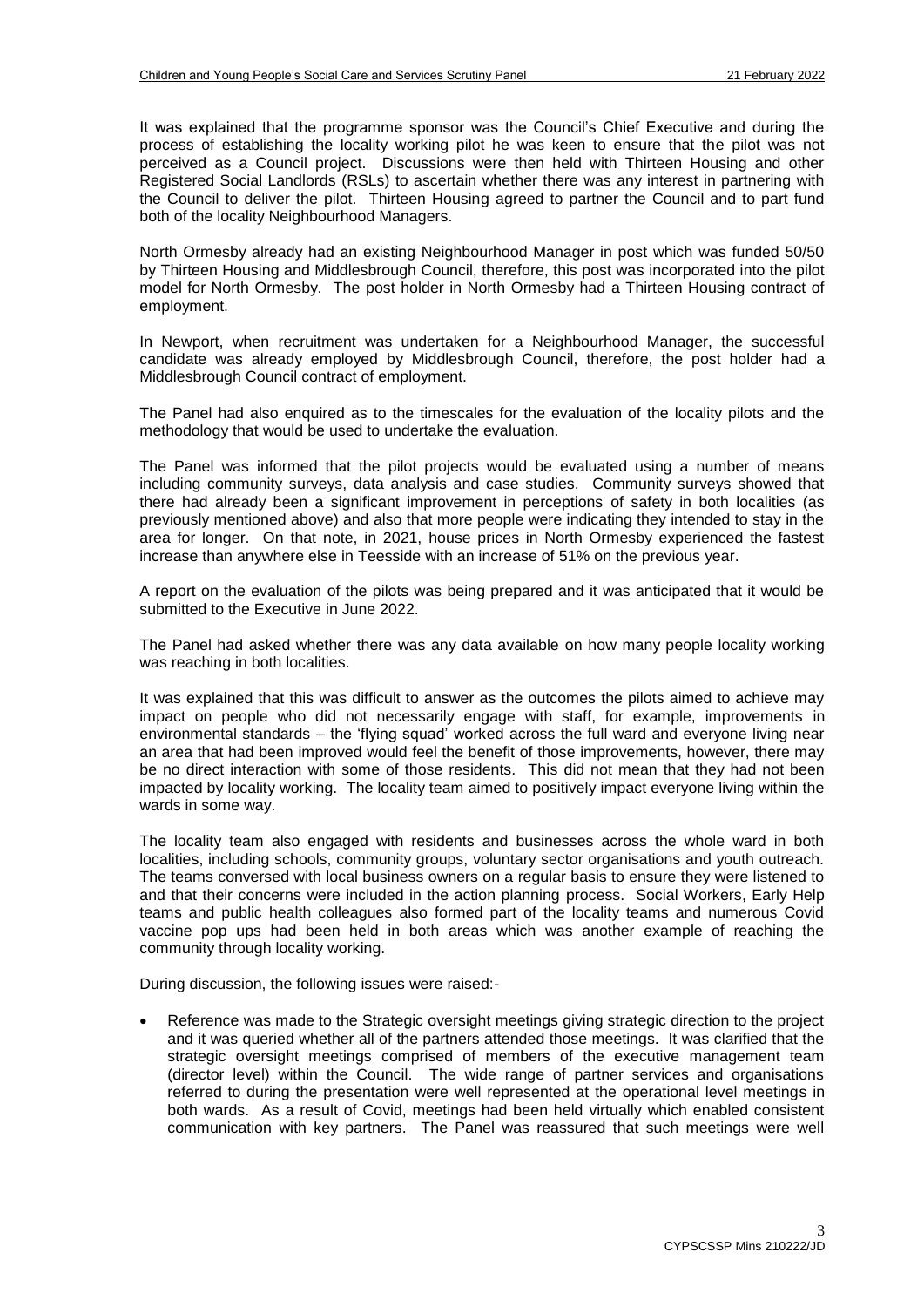attended by each of the partners where their attendance was appropriate.

- A Panel Member highlighted that in some of the information previously presented to the Panel, there appeared to be some discrepancies in some of the groups and partners involved in each of the localities and it was queried whether there was a reason for this and whether both locality teams met with each other to share best practice. The Head of Stronger Communities advised that there was a slight difference in who attended the operational meetings in each locality based on demand analysis undertaken at the start of the projects. (Eg levels of crime, environmental issues, etc). This had provided a starting point as to which partners needed to be involved within the locality working teams and was reviewed regularly. The Head of Stronger Communities was responsible for oversight of both locality pilots and assured Members that each of the locality Neighbourhood Managers communicated with each other regularly and often attended each other's meetings in order to keep up to date with what was happening in each area. In summary, there would always be some differences between what was being delivered in each of the localities based on need.
- A Panel Member commented that locality working appeared to be working well and queried whether the Head of Stronger Communities felt it was working well overall. The Head of Service responded that she felt things were moving in the right direction despite a great deal of work still being required in both areas. The PMF in place had a raft of indicators which allowed the strategic group to examine whether the objectives, as originally set out in the project initiation document, were being met. Green shoots of improvement were certainly evident.
- In response to a query regarding selective landlord licensing, it was highlighted that, in relation to locality working, there was excellent engagement with the selective landlord licensing team and all of the partners working together was having a positive impact.
- In response to a query regarding the logistics of locality working, the Panel was advised that the aim of locality working was not to merge staff from existing teams together in a single team under one roof, but aimed to work as a collective from within their own departments. Staff such as Social Workers, Early Help Workers, Police and Street Wardens were liaising much more freely under the locality working model in ways they had not done previously.
- It was queried whether there would be an opportunity to roll out the locality model to other wards within the town. In response it was acknowledged that whilst there appeared to be a desire for locality working to be rolled out further, the North Ormesby and Newport projects were pilots and that outcomes and learning needed to be analysed which would form part of the pending evaluation report.
- Reference was made to North Ormesby having some of the highest rates in Middlesbrough for hospital admissions for self-harm, COPD, drug and alcohol related admissions and ambulance pick-ups. It was acknowledged that Public Health South Tees was a partner within the locality but, as all of these issues could impact on young people and their families, it was queried whether any GP practices or mental health care providers such as CAMHS were partners in locality working. The Panel was advised that the locality teams linked in with the Primary Care Network who had oversight of the GP practices. Whilst it was not considered necessary for GPs to attend locality operational meetings, it was felt that it should be ensured that the Neighbourhood Managers and other appropriate partners, were linking in to the Primary Care Network to ensure two-way communication of information. It was highlighted that the locality teams were strengthening links with other acute health providers such and the midwife and health visiting services.
- It was queried whether all partners would eventually work together in one building. It was stated that there was a move towards staff physically working from their offices, however, this was now on more of a 'blended working' basis (part of the time from the office, partly from home).
- A Member of the Panel wished to thank all those involved in the locality working model in both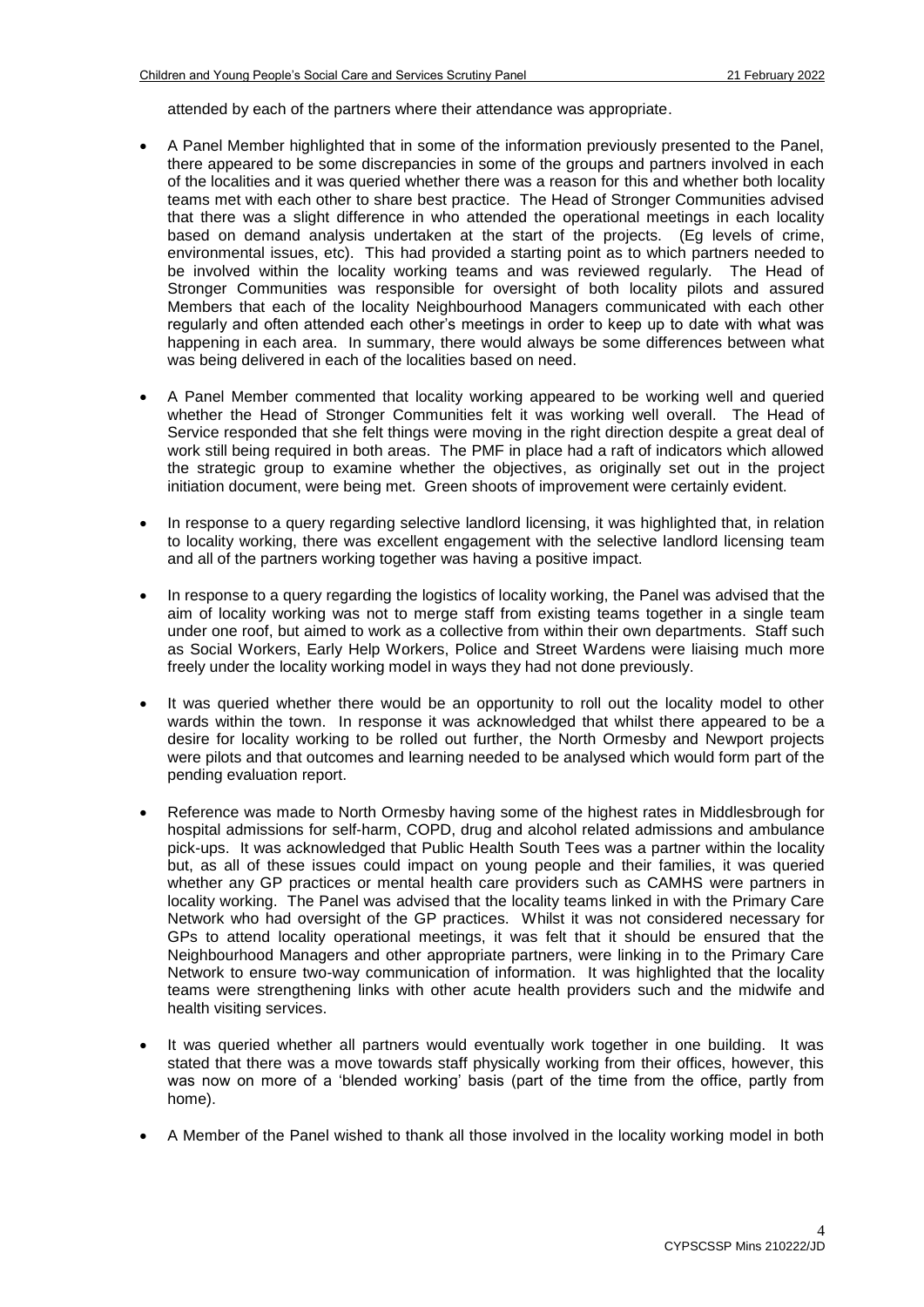North Ormesby and Newport and was aware of the positive impact the pilots were having within the communities.

#### Sergeant Sproson, Cleveland Police (North Ormesby Neighbourhood Police Team)

Sergeant Sproson, North Ormesby Neighbourhood Police Team, was welcomed to the meeting and provided the Panel with an insight as to how the policing team linked in with the Locality Team in North Ormesby.

The Panel was advised that, in general terms, the Neighbourhood Policing model operated across Middlesbrough on a similar basis to the locality working teams. In North Ormesby, the Locality Working Team and Neighbourhood Police Team complimented each other and relationships were enhanced by locality working.

A recent example of how well the arrangement was working was provided, relating to anti-social behaviour. There had been a spike in anti-social behaviour in North Ormesby between June and August 2021 when incidents had risen from approximately 35 per month to 50 incidents per month. This was due to a particular group of youths causing anti-social behaviour, disorder and criminal damage. The response through the Locality Team, predominantly with Selective Landlord Licensing and Neighbourhood Safety Officers, enabled information sharing, showing a joint approach. The Police had accompanied Council Officers whilst they had issued anti-social behaviour contracts and warnings and it showed offenders that the Police, PCSOs and Street Wardens were communicating with each other and working together, presenting as a united team. The Council had led on the Anti-Social Behaviour Contracts which enabled Police to concentrate on pursuing the offenders for crime, leading to prosecution and ultimately banning the ring-leader of the group from North Ormesby. This was one of the success stories as a result of the localitybased approach. Anti-social behaviour figures had dropped, from a peak of 50 events in June/July/August 2021, to single figures by January 2022.

Face to face feedback from residents that the Police engaged with, was very positive. This included parents of youths that had engaged in lower level anti-social behaviour, who were commenting that the area was a much nicer place to live and this was as a result of working together within the locality model.

The Police had ownership of the Action Plan 'making people feel safe'. It was acknowledged that anti-social behaviour played a big part in feeling unsafe, as did drugs. Mirroring the locality team, regular Multi Agency Response to Serious and Organised Crime (MARSOC) meetings were held to discuss intelligence and actions and how each of the partners could contribute to tackling serious and organised crime.

In addition, Police School Liaison Officers attended both primary schools in North Ormesby and delivered a six-week programme called 'Mini Police'. This included various activities, culminating in delivering an assembly to the whole school reinforcing messages around responsibility and not taking part in anti-social behaviour. The programme was also a good opportunity for the children to be introduced to the Neighbourhood Policing Team so that they could build up good relationships.

The Panel heard that the Policing Team had experienced some challenges over the last 18 months, which had been fed back to the locality group. These included the impact of Covid and extensive challenges with staffing. There had been dramatic cuts within the Police, however, officer numbers were slowly beginning to increase. There had been a high proportion of young probationary officers coming through that needed to be supported.

During the summer – tying in with the peak of anti-social behaviour and criminal damage issues in North Ormesby – the North Ormesby Neighbourhood team were often extracted from the area to be deployed elsewhere, however, those officers were now coming back to the team and figures for anti-social behaviour and crime were relatively low. It was acknowledged that there were areas of Middlesbrough with higher demand but Officers were remaining on duty in North Ormesby and not going to other areas which was essential to building relationships in the community and continuing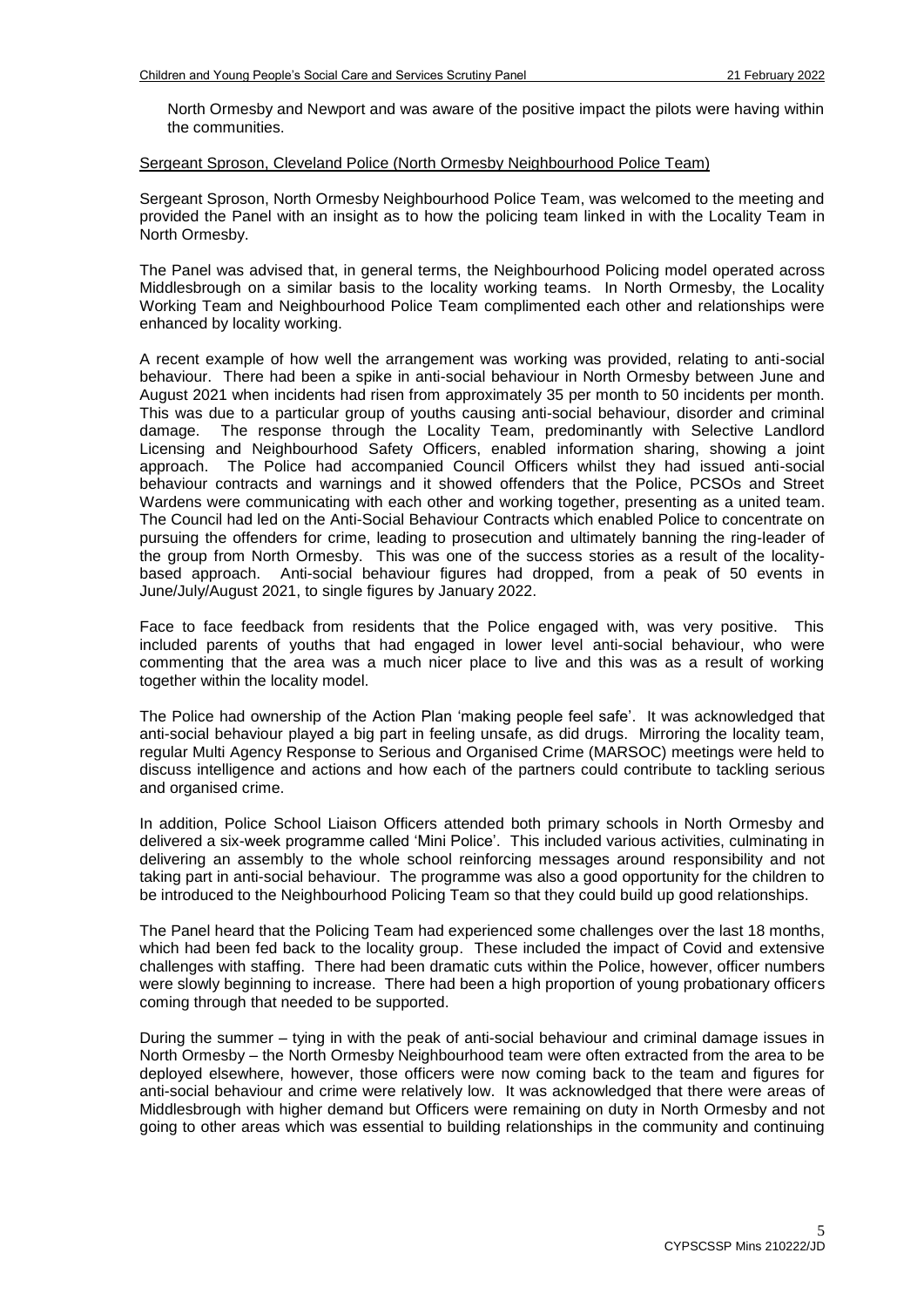the good work in the area, including prevention work. Some of the ways to achieve this through Neighbourhood Policing was: targeted patrols, community engagement and problem solving. More locally, everything done in North Ormesby needed to be high visibility and high impact. The Action Plan was around making people feel safe. Whilst the Police could keep people safe, it was also important to make them feel that they were being kept safe.

In closing, Sergeant Sproson stated that there was a fantastic working relationship with all partners in the locality team, particularly Selective Landlord Licensing, Street Wardens and Neighbourhood Support Officers. Personal working relationships were strong and good results were being achieved and built on.

During a discussion, the following issues were raised:-

- A Panel Member referred to the perpetrators of anti-social behaviour and considered that they should be prosecuted but also supported to deter them from re-engaging in those behaviours. It was queried whether there was a profile of young people who may be likely to engage in antisocial behaviour in the future so that preventative work could be undertaken with them to deter them from committing anti-social behaviour and crime in future. Sergeant Sproson highlighted that, as part of the locality working approach, young people who had been involved in low level anti-social behaviour were invited to attend a presentation by youth workers to discourage them from engaging in such behaviours and to highlight the impact their behaviour had on others. This was carried out in conjunction with the youth offending service. Identifying and preventing was the reason the Police concentrated on primary schools with the mini police programme as the schools helped to identify the children that would benefit the most from taking part. Positive Pathways at North Ormesby was a youth club operating on Mondays and Thursdays for two age groups – 10-13 and 14-18s. In addition, when dealing with anti-social behaviour, the Council and Police had improved at identifying vulnerability and linking in with Social Services. Public Protection Notices were submitted to flag up issues between all partners, for example, to look at why was this child doing this? What was happening at home? Protecting young people from drugs was also an issue to be aware of and the potential of being vulnerable to criminal exploitation. Identifying vulnerability was something that the Police had improved upon in the last 3-5 years. There had been some success and this was now the time to build on this in North Ormesby and to prevent problems in the future.
- The Executive Director of Children's Services emphasised that the working relationship with the Police within the Multi-Agency Children's Hub (MACH) (front door to Children's Services) was very successful and information sharing was good. The Council had commissioned youth work at both universal and targeted levels. The organisations involved were Lynx, The Junction and Middlesbrough Football Club Foundation. The Youth Offending Service now had a preventative arm and were becoming more involved in prevention work around anti-social behaviour. Early Help was successful across Children's Services working with families to ensure they could grow and thrive. A problem profile was compiled by the Police across the Cleveland Police area which looked at the Organised Crime Groups and Anti-Social Behaviour groups which was useful in Chairing meetings with young people at significant risk. As there were known organised crime groups operating in Middlesbrough, it was key intervene with young people before they became involved.

The Chair thanked Sergeant Sproson for his attendance and the valuable information provided.

## L Blagg and J Tickle, Assistant Team Managers, School Readiness

The Chair welcomed L Blagg and J Tickle, Assistant Team Managers for the Children's Centres and part of the School Readiness Team.

The Panel was advised that the main focus of the Children's Centres was to work with children aged 0-5 years and to register parents with the Centres in order to signpost them to information, advice and guidance. Those registered families would then become part of the Children's Centre's universal provision, including eligibility around potential funding for two-year-olds and 3-4 year olds,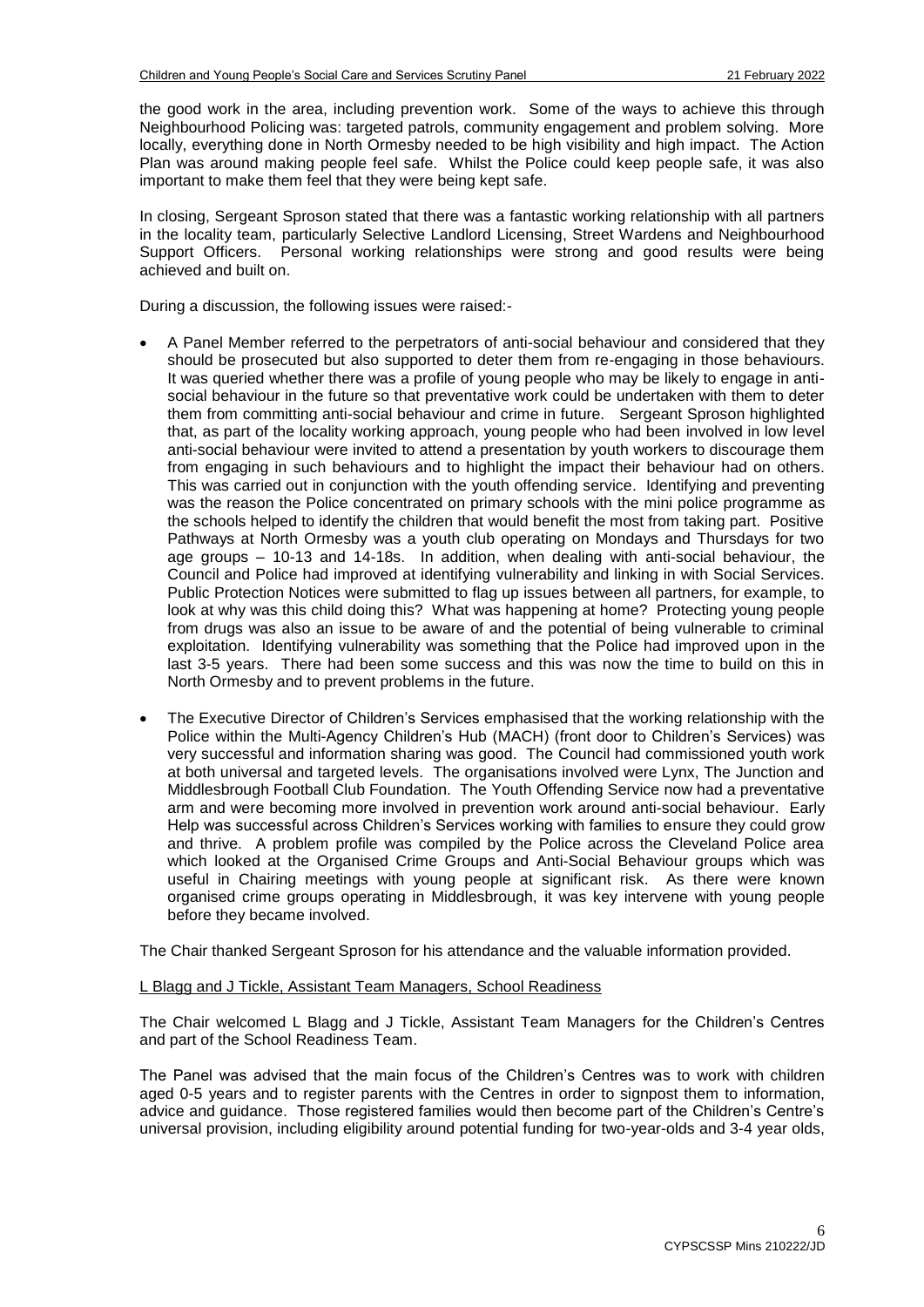healthy vitamins, health around the best start pathway. Those families coming through the best start pathway were worked with from birth to two years. Targeted interventions were delivered to identified families, for example, Chat, Play, Read, Sing was a programme of support for good literacy, also Play and Learn Together (where children had completed their two-year-old health review) which delivered key messages around supporting good home learning and reinforcing that family members were key educators.

Regular tracking and follow ups with families was undertaken, such as Achieving two year olds where families were entitled to 15 hours of free child care. The DWP provided data on which families were eligible for the provision and they were then contacted by the school readiness team and supported with seeking childcare in their area – highlighted what was available and how to access it.

Data in relation to the number of families being reached by the Children's Centre in both North Ormesby and Newport was contained within the briefing paper circulated with the agenda. The report showed:-

- North Ormesby Children's Centre reached 181 families in 2020, having made a total number of 5,700 contacts, and reached 245 families in 2021, having made 5,983 contact.
- West Middlesbrough Children's Centre (covering Newport ward) reached 628 families during 2020, with a total of 3,335 contacts and reached 878 families in 2021 from 3,345 contacts.
- Abingdon Children's Centre reached 462 families in 2020, with a total of 5,464 contacts, and reached 758 families in 2021 with a total of 10,493 contacts.

The report also provided data on the take up of nursery places in settings offering funded childcare to two, three and four year olds (universal and extended provision), for settings covering North Ormesby and Newport wards. It was noted that the figures might include children attending who lived outside of those wards.

Schools also offered universal 15 hours provision, increasing to 30 hours for eligible families of three and four year olds, but this data was not available.

The Panel heard that the challenges in terms of school readiness included cultural barriers, eg for some families it was mot the cultural 'norm' to use childcare for two year olds, and both localities had high numbers of transient families.

Examples of working in a locality-minded way included working with colleagues from other services such as Selective Landlord Licensing and Neighbourhood Safety. Where colleagues had their own agenda for visiting families, wherever possible, the Children's Centres liaised with those services to ensure opportunities were not missed to identify under-fives who may not be registered with the Children's Centre so that families were not missing out on information advice and guidance and to encourage and help families to understand the benefits of their children accessing education from a young age.

The impact of locality working on school readiness predominantly related to better information sharing to ensure families were aware of what was available and how to access it and it also provided a good networking opportunity, raising awareness of local issues and breaking down cultural barriers within the community.

During Covid, the Children's Centres had continued to offer an increased amount of support within Newport and North Ormesby. The Children's Centre covering Newport was physically based at Whinney Banks, West Middlesbrough. Pre-covid there were many activities taking place in the Centre but it was difficult for families to get there. Since Covid the majority of provision was delivered digitally and families were being contacted by telephone, WhatsApp and other platforms which had increased accessibility for families and was working very well.

In response to a query regarding working relationships between the Children's Centres and Health Visiting service, the Panel was advised that the Children's Centres worked closely with Health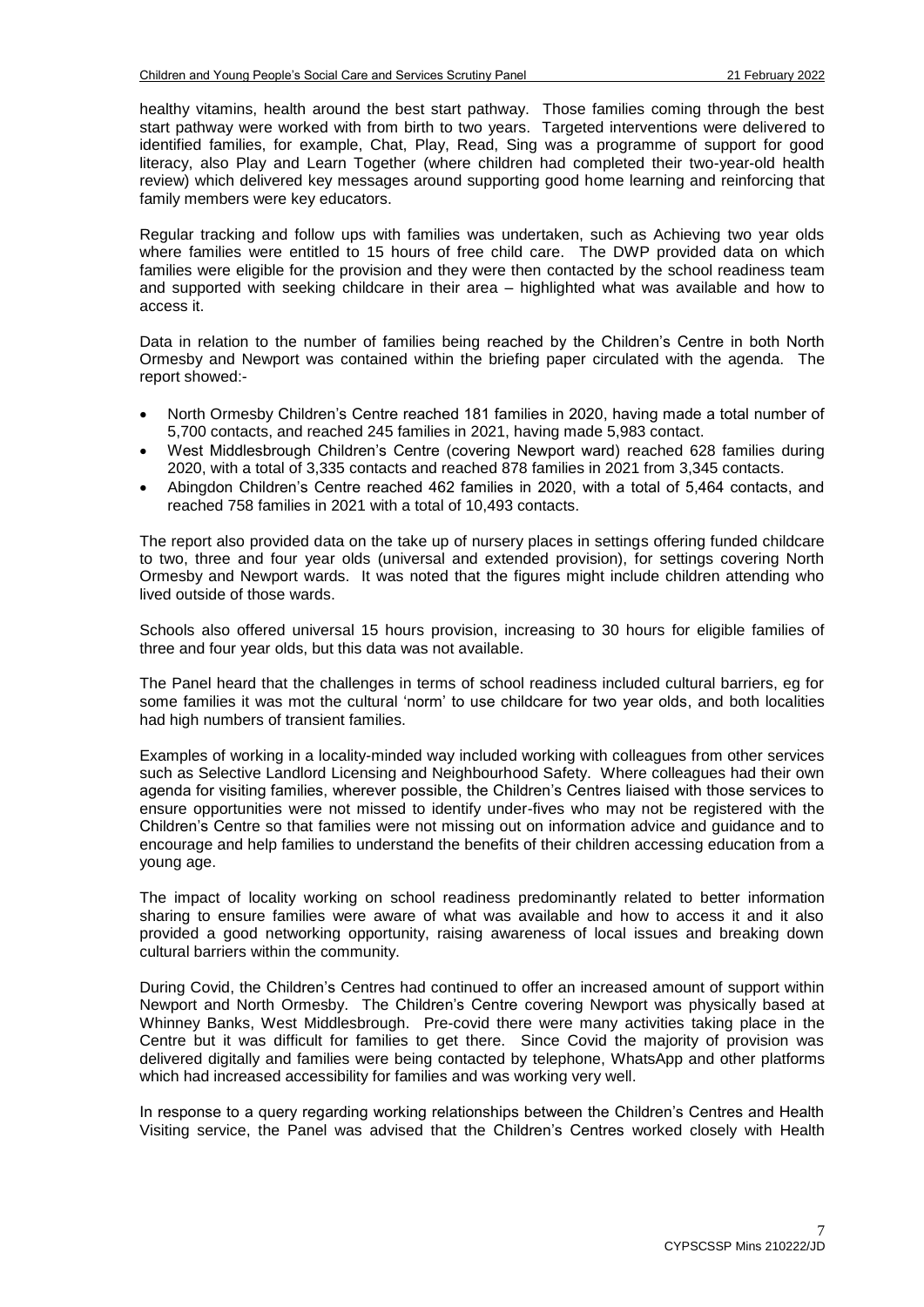Visiting colleagues and had shared pathways and pro-actively followed up statutory contacts to focus on the learning and development of the child and supporting the parents in doing this. In terms of the locality working, it was more about networking with colleagues and making them aware of how they could support information sharing about the Children's Centres. In Newport there were many non-English speaking families so it was important to let families know about eligibility for nursery places.

The Chair thanked the officers for their attendance and the information provided.

## J Pearce, Community Safety Manager

J Pearce, Community Safety Manager, was in attendance at the meeting to provide the Panel with a brief overview of how the Street Warden service fitted into the locality working model and how they supported colleagues within Children's Services.

As mentioned previously by the Children's Centre Assistant Team Managers, Street Wardens had continued to carry out 'door knocking' during Covid and had supported various Teams with intelligence gathering and information sharing. The Neighbourhood Safety Team, as a whole, had an excellent relationship with Children's Services and worked closely with them right across the town, however, the Community Safety Manager felt that locality working enhanced this.

The Panel was informed that the Street Wardens regularly supported partners with intelligence gathering within the community and were the eyes and ears on the ground, gaining a lot of information which other services would not be privy to. Meetings held with Police and Children's Services looked at vulnerable young people including those who go missing from home. At daily Police briefings, all incidents that had occurred within the last 24 hours were examined, including vulnerable young people considered to be at risk of harm who went missing on a regular basis. Key information was distributed amongst the Street Wardens together with photographs which allowed the Wardens to gather information on contacts and properties visited by those young people and reported back to appropriate partners. This flagged up risks with partners so that appropriate actions and interventions could be put in place.

Street Wardens regularly responded to home visits with Children's Services. Joint visits were often undertaken with Street Wardens and Neighbourhood Safety Officers to provide protection to staff but to also develop relationships with young people and families to help keep them safe in the community.

Street Wardens regularly attended organised youth groups across Middlesbrough but particularly in Newport and North Ormesby there had been a great deal of targeted outreach work to help divert young people away from crime and disorder.

Wardens used the locality bases every day whilst on operational patrol and were able to feed information and intelligence directly to partners in real time and took task directions from partners in response to this. Locality working helped to speed up responses to the community's needs.

Wardens had been involved in a range of projects that had been developed through the locality teams such as litter picks, back alley makeovers, weeks of action in relation to organised crime and drug activity whereby information was passed to Police for action. From a community safety perspective, locality working had had a significant impact in both localities and had enhanced relationships by bringing together operational staff on a regular basis for key information sharing and development of action plans. This allowed a more targeted and focussed service to be delivered to the community.

The Chair queried whether much of the work undertaken in the communities was as a result of residents directly attending the locality hubs/base. The Community Safety Manager responded that a lot of reports came in from members of the public through emails and phone calls and also through councillors via the one stop system, but the real time intelligence coming into the hubs had really helped to improve responses to the needs of the community.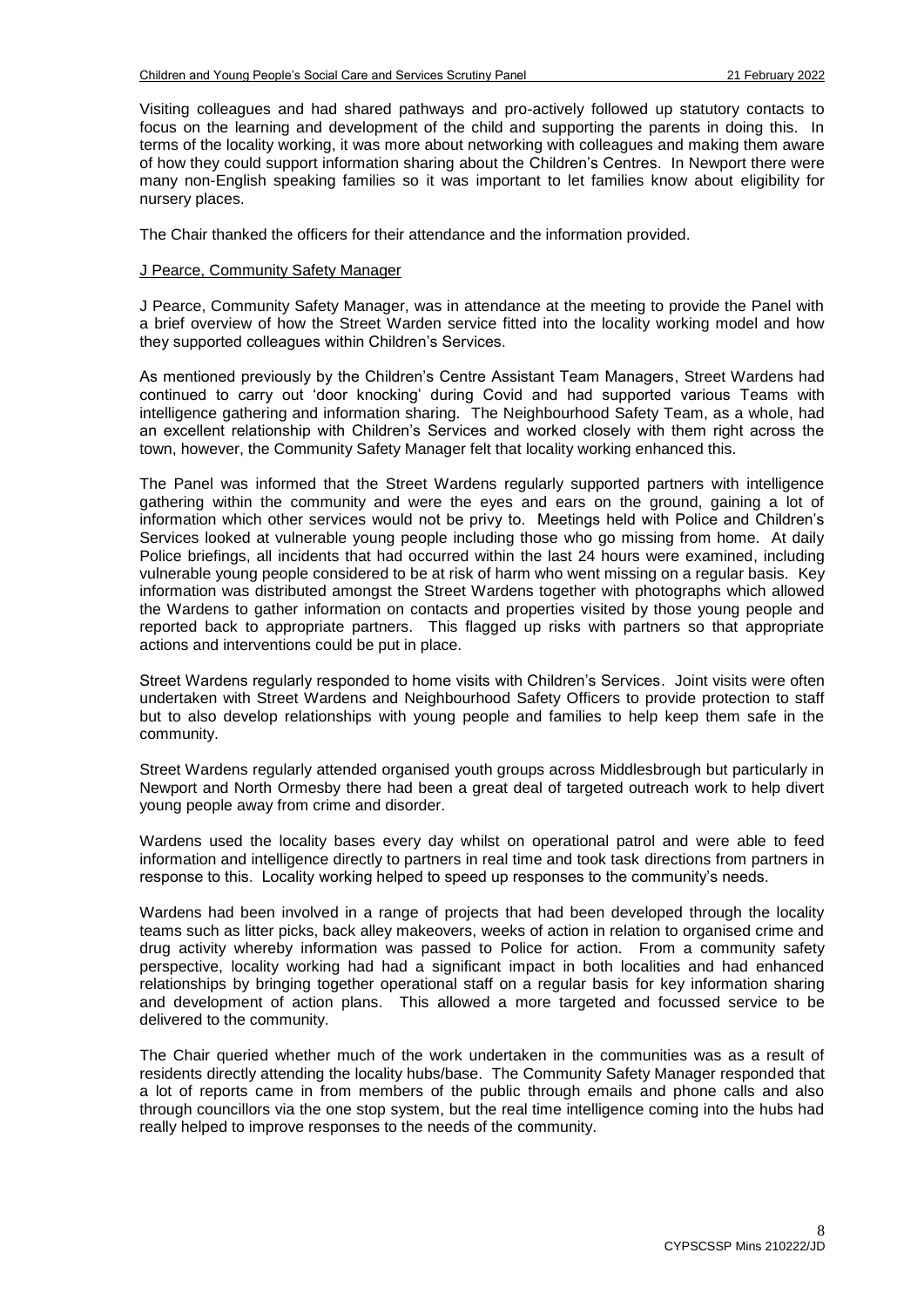The Chair thanked the Officer for attending and the information provided.

The Chair requested that Panel Members contact her directly, or the Democratic Services Officer, with any suggestions for further evidence considered necessary in relation to the Panel's current review.

**AGREED** that the information provided be noted and considered in the context of the Panel's current scrutiny review.

## **COVID RECOVERY IN CHILDREN'S SERVICES**

The Executive Director of Children's Services advised that Covid infection rates continued to decrease in the lead up to half term. For Children's Social Care, it was very much business as usual. Ofsted were moving to face to face monitoring visits, rather than virtual, in the near future.

Schools were examining the impact of disruption to learning caused by Covid and this was impacting on workloads.

It was highlighted that there had been a high number permanent school exclusions, with the period September 2021 to date, being higher than the whole of the previous year. Attendance and oversight of vulnerable children (those children with a Social Worker) remained a key priority for the Council.

The Safeguarding Partnership continued to implement the challenges outlined in a letter from the DfE entitled 'Keeping Children Safe in Winter' which was about ensuring and monitoring the reengagement of vulnerable children in education. It was confirmed that processes were in place in relation to this and that attendance for vulnerable children was improving. There was currently no cause for concern.

As the end of Covid restrictions were imminent, the Panel was asked whether it was happy to receive Covid recovery updates at every other meeting, rather than every meeting, unless there was a particular issue that needed to be reported. There would be focus on vulnerable children, supporting families, with locality working being a key part of school readiness. The importance of the Street Wardens engaging with some of the most disenfranchised young people was immeasurable.

A Panel Member commented that it was very concerning to hear that there had been more permanent exclusions since September than in the whole of the previous year. It was acknowledged that keeping these children safe was a priority but also keeping them educated as they had already experienced disruption to their education through Covid. It was queried whether there was a profile of the children who had been excluded and whether there were sufficient staff to support those children who were not being educated in school places.

The Executive Director advised that excluded pupils should receive 25 hours of education per week within six days of exclusion and it was acknowledged that this was putting pressure on the Council's approved provision. There were ongoing conversations to ascertain the reasons why children had been excluded and why on a permanent basis, rather than fixed term. Schools had many issues to deal with including the impact of Covid on older children in terms of mental health. Whilst there were pressures in the system, staff were working hard to ensure children were getting as solid an education as possible.

Concern was expressed that those excluded children entitled to 25 hours education provision, were less likely to engage in this provision and may be falling further behind. The Executive Director assured Members that those who had been excluded would be provided with an alternative education provider and not left to drift. It was acknowledged that some of the children were vulnerable and that an update could be provided in the future and the most appropriate route for that would be discussed outside of the meeting.